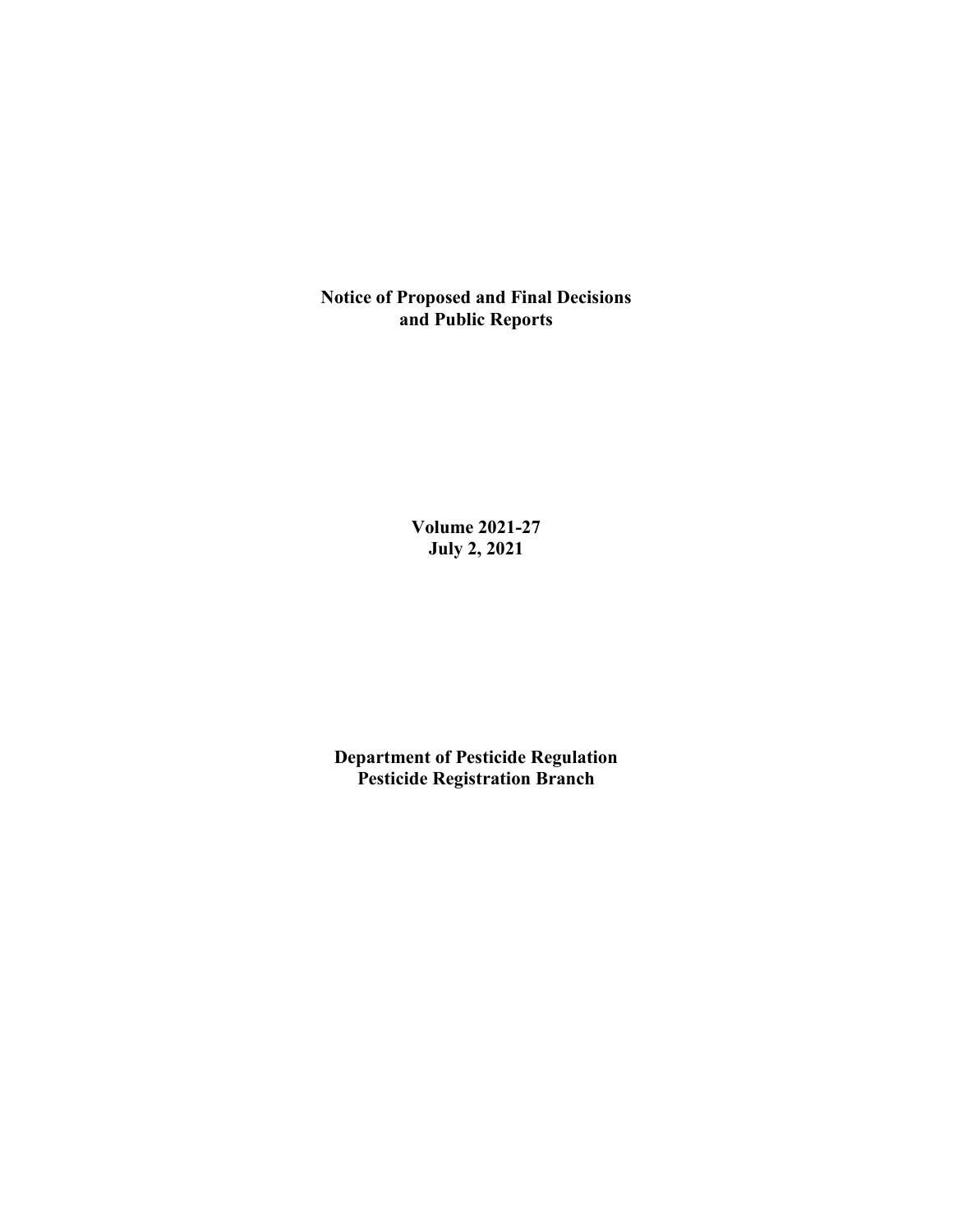# **NOTICE OF FINAL DECISIONS TO REGISTER PESTICIDE PRODUCTS AND WRITTEN EVALUATION**

Pursuant to Title 3, California Code of Regulations section 6255, the Director of the Department of Pesticide Regulation (DPR), files this Notice of Final Decisions to Register Pesticide Products with the Secretary of the Resources Agency for posting. This notice must remain posted for a period of 30 days for public inspection. Between the time DPR posts a proposed registration decision for public comment and DPR makes a final decision regarding the product, nonsignificant changes may be made to the product label (e.g., revising the product name, changing a master label to an end-use marketing label, correcting typographical errors). If the changes are not significant, DPR will not re-notice the product for public review and comment. However, if significant changes are made to the product label that substantially affect DPR's analysis on direct or indirect significant adverse environmental or human health impacts that can reasonably be expected to occur from the proposed decision, DPR will re-notice the product label for public review and comment.

In addition, for any product that is posted proposed to register as a conditional registration, the registrant may address the conditions of registration by providing the appropriate data or modifying the product label (e.g., remove use site, add "not for use in California" to a use site) during the posting period. If the registrant adequately addresses the conditions of registration during the posting period and the resulting change to the product label is not significant such that DPR must re-post the product label for review and public comment, DPR will post the product below, but will no longer have a "conditional" designation by the registration type.

For information about submitting a request for any documents related to this notice, please visit [https://www.cdpr.ca.gov/public\\_r.htm.](https://www.cdpr.ca.gov/public_r.htm)

To view the public report that was issued when the product was proposed for registration, click on the hyperlinked Tracking Number for the product.

## *Tracking Number with hyperlink to public report – (EPA Registration Number) Applicant / Brand Name*

[295430](https://www.cdpr.ca.gov/docs/registration/nod/public_reports/295430.pdf) - (87656 - 3 - 96271) JDM TECHNOLOGY INC. NUTRASPEAR WIPES USE: BACTERICIDE, DISINFECTANT - FOR USE AS A SANITIZER ON HARD, NON-POROUS, NON-FOOD CONTACT SURFACES IN SITES SUCH AS KITCHENS, BATHROOMS, SALONS, CORRECTIONAL FACILITIES, SCHOOLS, AND HEALTH CLUBS TYPE: SECTION 3 SUBREGISTRATION - ACTIVE INGREDIENT(S): 3-(TRIHYDROXYSILYL) PROPYL DIMETHYL OCTADECYL AMMONIUM CHLORIDE DIDECYL DIMETHYL AMMONIUM CHLORIDE CAS NUMBER(S): 199111-50-7 , 126851-24-9 , 154765-32-9 , 7173-51-5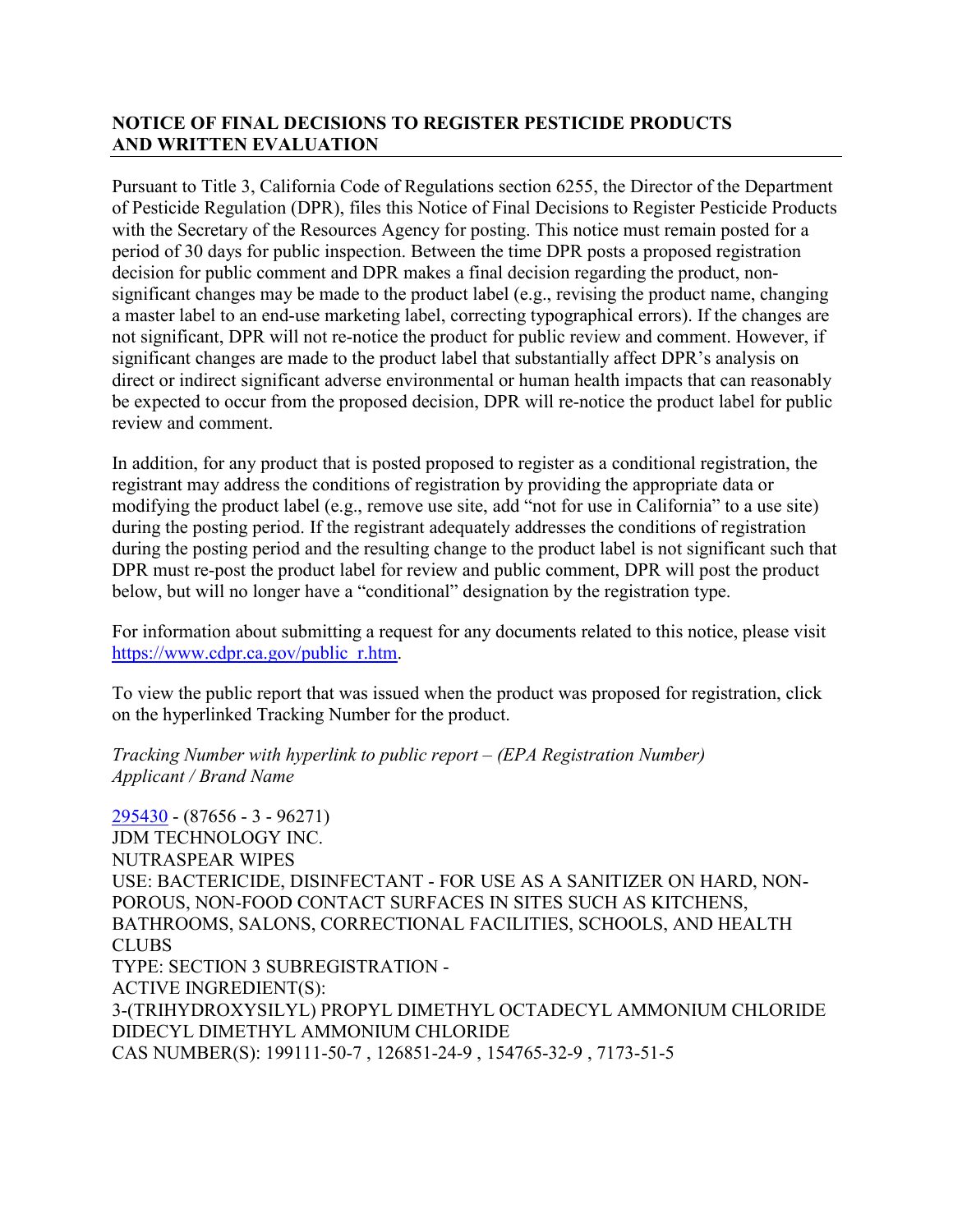**Notice of Final Decisions to Register (Continued) Page 2**

[297104](https://www.cdpr.ca.gov/docs/registration/nod/public_reports/297104.pdf) - (74267 - 4) PREMIER HORTICULTURE, INC. PRO-MIX BIOFUNGICIDE + MYCORRHIZAE USE: FUNGICIDE - FOR THE SUPPRESSION OF PESTS AND DISEASES SUCH AS PYTHIUM, FUSARIUM, AND FUNGUS GNATS IN PROTECTED GROWING ENVIRONMENTS SUCH AS GLASSHOUSES AND GREENHOUSES TYPE: SECTION 3 LABEL AMENDMENT - TO ADD FUNGUS GNAT AND THRIP SUPPRESSION CLAIMS, AND TO REVISE THE PRODUCT INFORMATION AND APPLICATION INFORMATION SECTIONS ACTIVE INGREDIENT(S): BACILLUS PUMILUS GHA 180 CAS NUMBER(S): (NO CAS NUMBER)

### **Written Evaluation**

Pursuant to Title 3, California Code of Regulations section 6254, this notice includes a written evaluation of significant environmental points raised in comments submitted during the review and comment period required by Title 3, California Code of Regulations section 6253 for any of the products listed above.

#### **DPR received no comments on the above listed products.**

*Original signed by Tulio Macedo 06/30/2021*

 Tulio Macedo, Chief Pesticide Registration Branch Dated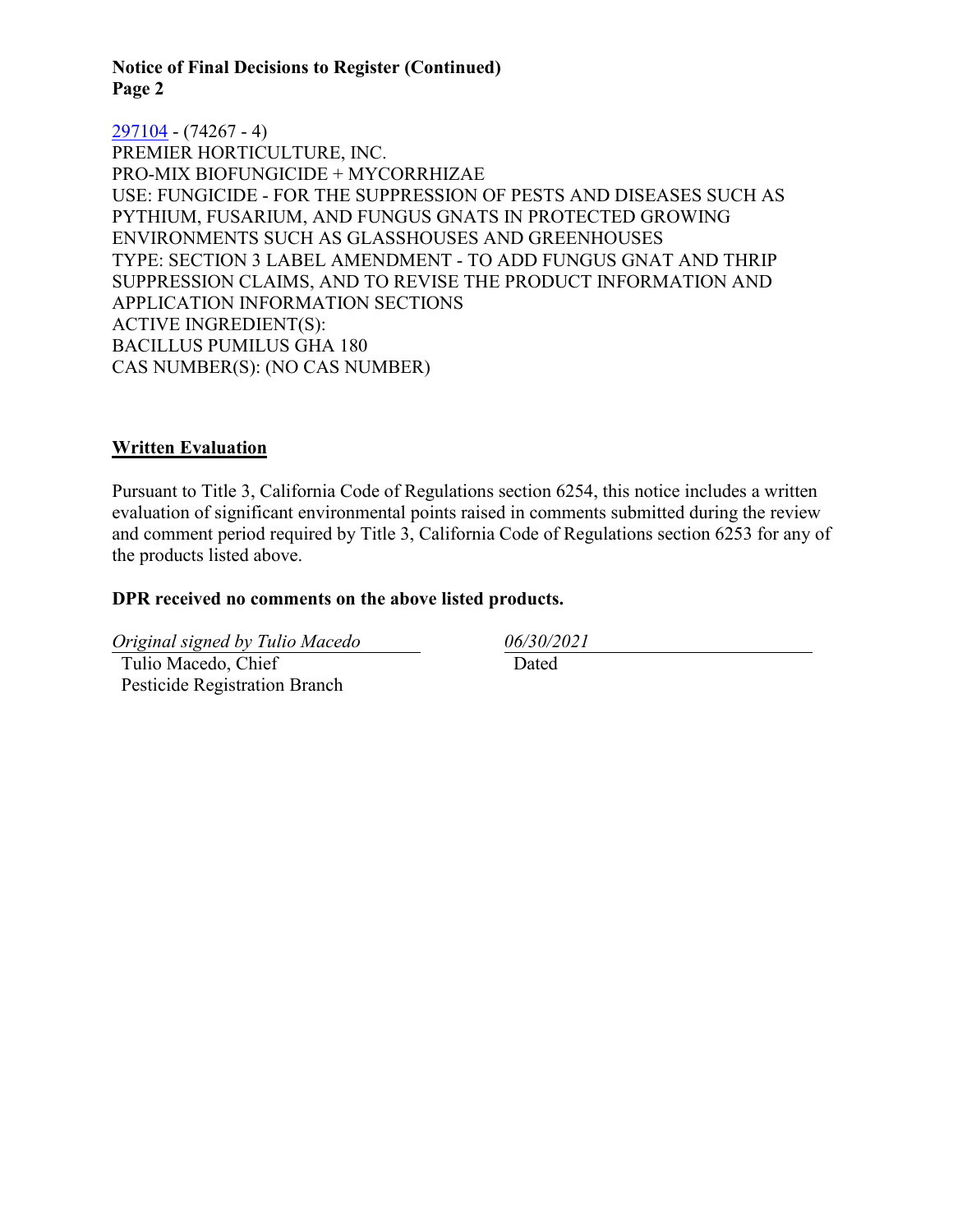## **NOTICE OF FINAL DECISIONS TO DENY PESTICIDE PRODUCTS**

Pursuant to Title 3, California Code of Regulations section 6255, the Director of the Department of Pesticide Regulation (DPR) files this Notice of Final Decisions to Deny Pesticide Products with the Secretary of the Resources Agency for posting. Unless specified, the reason for denial is that the required data was not submitted, was determined to be inadequate, or there was a likelihood of a significant adverse environmental effect anticipated from the use of these products in a manner consistent with its label. This action will not have a significant adverse impact on the environment. This notice must remain posted for a period of 30 days for public inspection. For information about submitting a request for any documents related to this notice, please visit [https://www.cdpr.ca.gov/public\\_r.htm.](https://www.cdpr.ca.gov/public_r.htm)

*Tracking Number – (EPA Registration Number) Applicant Brand Name*

296885 - (70299 - 31) BIOSAFE SYSTEMS, LLC SANIDATE HC USE: BACTERICIDE - FOR THE CONTROL OF BACTERIA IN IRRIGATION WATER USED FOR FRUIT, VEGETABLE, AND ROW CROP PRODUCTION AND WATER USED FOR DUST ABATEMENT TYPE: SECTION 3 REGISTRATION - ACTIVE INGREDIENT(S): HYDROGEN PEROXIDE PEROXYACETIC ACID CAS NUMBER(S): 7722-84-1 , 79-21-0

294847 - (91628 - 1) BIOSAN LLC OXYSAN ACID SANITIZER

USE: ANTIMICROBIAL, DISINFECTANT - FOR THE CONTROL OF ORGANISMS SUCH AS STAPHYLOCOCCUS AUREUS, ESCHERICHIA COLI, AND SALMONELLA TYPHIMURIUM ON HARD, NON-POROUS FOOD CONTACT SURFACES AND EQUIPMENT SUCH AS FOOD PREPARATION SURFACES, HATCHING EGGS, AND RETURNABLE CONTAINERS IN SITES SUCH AS DAIRIES, FOOD PROCESSING/PACKING PLANTS, AND EATING ESTABLISHMENTS TYPE: SECTION 3 LABEL AMENDMENT - TO ADD AN ADDITIONAL CSF #1 AND TO ADD A PRODUCT BULLETIN WHICH INCLUDES ALL THE CLAIMS, AND ADD NEW USES INCLUDING MEMBRANE CLEANER, CONTROL OF SLIME FORMING BACTERIA IN RECIRCULATING AND COOLING WATER SYSTEMS, AND FRUIT AND VEGETABLE WATER TREATMENT ACTIVE INGREDIENT(S): HYDROGEN PEROXIDE PEROXYACETIC ACID CAS NUMBER(S): 7722-84-1 , 79-21-0